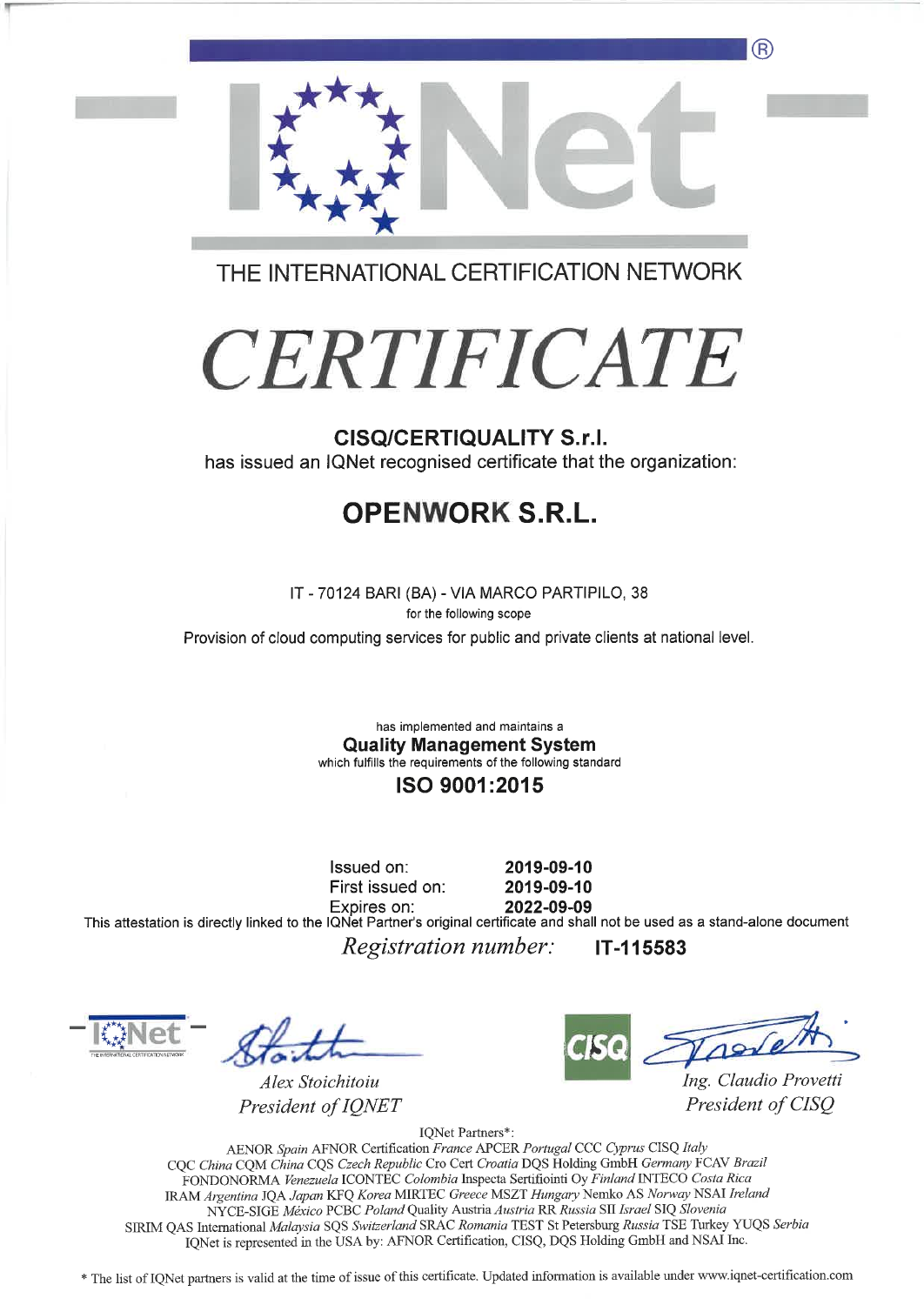



IQNet, the association of the world's first class certification bodies, is the largest provider of managen<br>System Certification in the world. IQNet is composed of more than 30 bodies and counts<br>over 150 subsidiaries all over the globe.

For information concerning the validity<br>of the certificate, you can visit the site<br>www.certiquality.it

The validity this certifi on annual audit and on a complete review every three years of the Management System



CERTIFICATO n. 27398 CERTIFICATE No

SI CERTIFICA CHE L'ORGANIZZAZIONE WE HEREBY CERTIFY THAT THE ORGANIZATION

# **OPENWORK S.R.L.**

IT - 70124 BARI (BA) - VIA MARCO PARTIPILO, 38

NELLE SEGUENTI UNITA' OPERATIVE / IN THE FOLLOWING OPERATIVE UNITS IT - 70124 BARI (BA) - VIA MARCO PARTIPILO, 38

HA ATTUATO E MANTIENE UN SISTEMA DI GESTIONE QUALITA' CHE E' CONFORME ALLA NORMA<br>HAS IMPLEMENTED AND MAINTAINS A QUALITY MANAGEMENT SYSTEM WHICH COMPLIES WITH THE FOLLOWING STANDARD

## **UNI EN ISO 9001:2015**

PER LE SEGUENTI ATTIVITA' / FOR THE FOLLOWING ACTIVITIES

Erogazione di servizi di cloud computing per clienti pubblici e privati in ambito nazionale. Provision of cloud computing services for public and private clients at national level.

SETTORE<br>CODE

**IAF 33** 

IL PRESENTE CERTIFICATO E' SOGGETTO AL RISPETTO DEL REGOLAMENTO PER LA CERTIFICAZIONE DEI SISTEMI DI GESTIONE<br>THE USE AND THE VALIDITY OF THE CERTIFICATE SHALL SATISFY THE REQUIREMENTS OF THE RULES FOR THE CERTIFICATION OF

PRIMA EMISSIONE **FIRST ISSUE** DATA DELIBERA DECISION DATE DATA SCADENZA EXPIRY DATE **EMISSIONE CORRENTE ISSUE DATE** 

10/09/2019 10/09/2019 09/09/2022 10/09/2019

<u>saire</u>

CERTIQUALITY S.r.l. - IL PRESIDENTE<br>Via G. Giardino 4 - 20123 MILANO (MI) - ITALY



www.cisq.com

CISQ è la Federazione Italiana di Organismi di Certificazione dei sistemi di gestione aziendale CISQ is the Italian Federation of management system Certification Bodies.



SCF<br>FSM<br>DAF<br>PRS  $002$ <br> $006$ <br> $008$ <br> $003$ <br> $100$ n<br>n<br>n EMAS Membro degli Accordi di Mutuo Riconoscimento EA, IAF e ILAC Signatory of EA, IAF and ILAC Mutual Recognition Agreements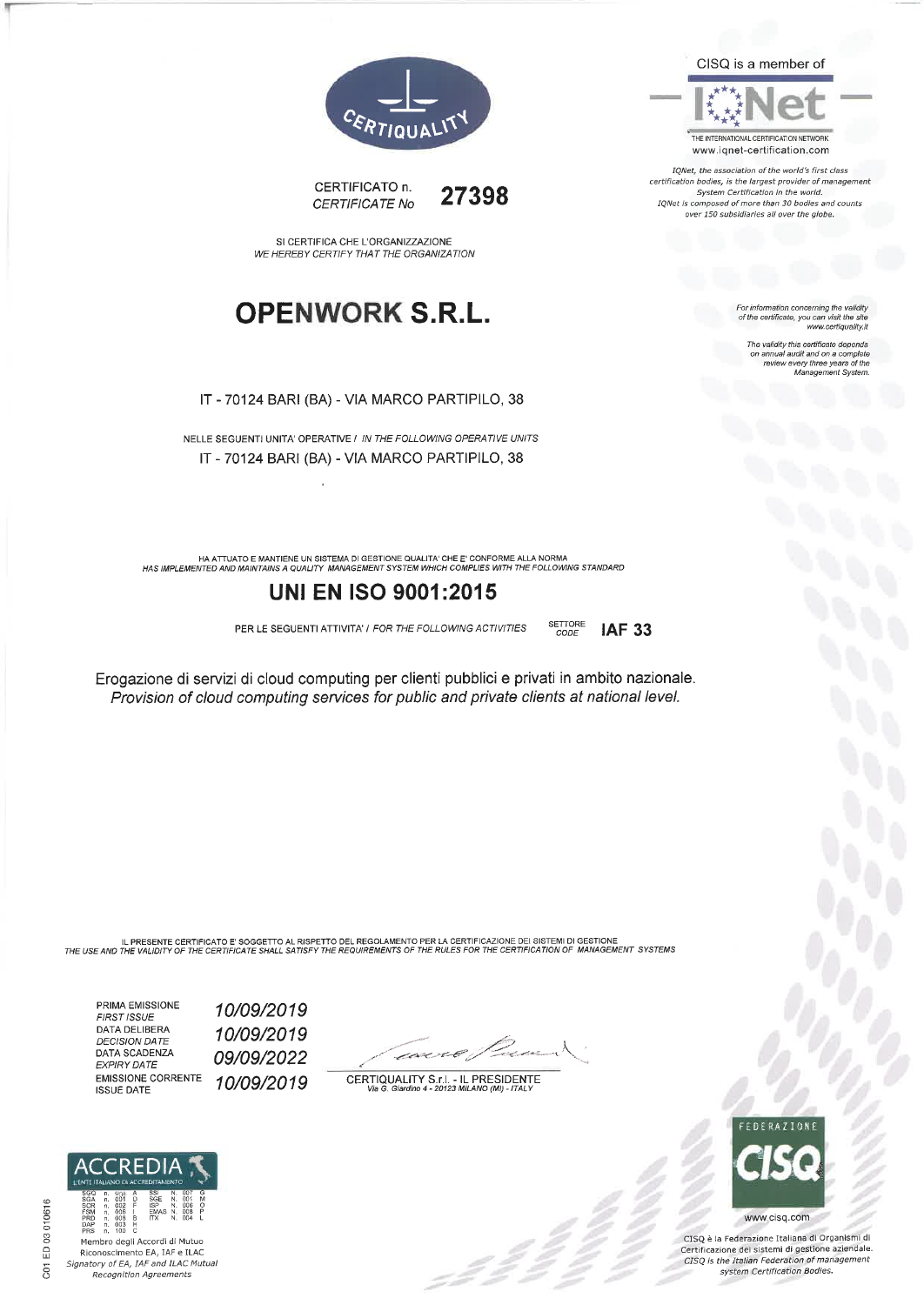

#### CISQ is a member of

THE INTERNATIONAL CERTIFICATION NETWORK www.iqnet-certification.com

IQNet, the association of the world's first class certification bodies, is the largest provider of managen System Certification in the world. IQNet is composed of more than 30 bodies and counts over 150 subsidiaries all over the globe.

> tion concerning the validity of the certificate, you can visit the sit

The validity this certificate depends on annual audit and on a complete<br>review every three years of the<br>Management System.

www.certiquality.it

CERTIFICATO n° *CERTIFICATE n°* **27397**

SI CERTIFICA CHE L'ORGANIZZAZIONE *WE HEREBY CERTIFY THAT THE ORGANIZATION*

# **OPENWORK S.R.L.**

#### IT-70124 BARI (BA) - VIA MARCO PARTIPILO, 38

NELLE SEGUENTI UNITA' OPERATIVE / IN THE FOLLOWING OPERATIVE UNITS

IT - 70124 BARI (BA) - VIA MARCO PARTIPILO, 38

HA ATTUATO E MANTIENE UN SISTEMA DI GESTIONE DELLA SICUREZZA DELLE INFORMAZIONI CHE E' CONFORME ALLA NORMA<br>HAS IMPLEMENTED AND MAINTAINS AN INFORMATION SECURITY MANAGEMENT SYSTEM WHICH COMPLIES WITH THE FOLLOWING STANDA

## **UNI CEI EN ISO/IEC 27001:2017**

PER LE SEGUENTI ATTIVITÀ / *FOR THE FOLLOWING ACTIVITIES*

 SETTORE CODE **IAF 33**

Erogazione di servizi di cloud computing per clienti pubblici e privati in ambito nazionale.Il Sistema di Gestione della sicurezza delle informazioni soddisfa i criteri contenuti nelle seguenti Linee Guida: ISO/IEC 27017:2015 e ISO/IEC 27018:2019. Certificato emesso in accordo con la versione della dichiarazione di applicabilità del 30/05/2022.

*Provision of cloud computing services for public and private clients at national level.The Information Security Management System meets the criteria contained in the following Guidelines: ISO /IEC 27017: 2015 and ISO / IEC 27018: 2019.Certificate issued in compliance with the version of statement of applicability of 30/05/2022.*

CERTIFICATO EMESSO IN ACCORDO CON L'ULTIMA VERSIONE DELLA DICHIARAZIONE DELL'APPLICABILITA' *CERTIFICATE ISSUED IN COMPLIANCE WITH THE LAST VERSION OF THE STATEMENT OF APPLICABILITY*

IL PRESENTE CERTIFICATO E SOGGETTO AL RISPETTO DEL REGOLAMENTO PER LA CERTIFICAZIONE DEI SISTEMI DI GESTIONE<br>THE USE AND THE VALIDITY OF THE CERTIFICATE SHALL SATISFY THE REQUIREMENTS OF THE RULES FOR THE CERTIFICATION OF

PRIMA EMISSIONE *FIRST ISSUE 11/06/2019* DATA DELIBERA *DECISION DATE 10/06/2022* DATA SCADENZA *EXPIRY DATE 09/06/2025* EMISSIONE CORRENTE

*CURRENT ISSUE 10/06/2022*



Membro degli Accordi di Mutuo rico scimento EA, IAF e ILAO Signatory of EA, IAF and ILAC Mutual Recognition Agreements

\_\_\_\_\_\_\_\_\_\_\_\_\_\_\_\_\_\_\_\_\_\_\_\_\_\_\_\_\_\_\_\_\_\_\_\_\_\_\_ *CERTIQUALITY S.r.l. IL PRESIDENTE* Via G. Giardino 4 – 20123 MILANO (MI) - ITALY



CISO è la Federazione Italiana di Organismi di Certificazione dei sistemi di gestione aziendale. CISQ is the Italian Federation of management system Certification Bodies.

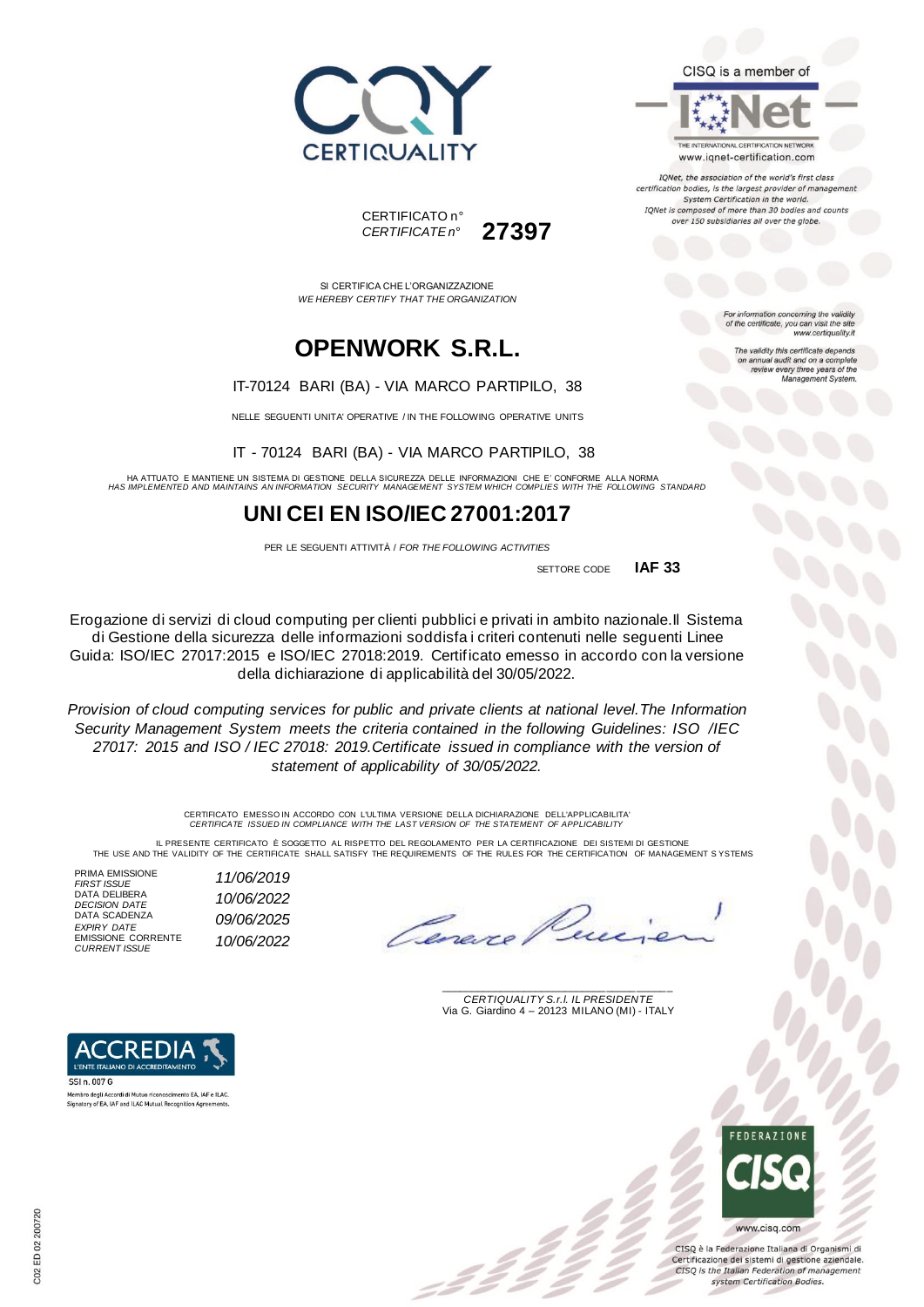



SI CERTIFICA CHE L'ORGANIZZAZIONE WE HEREBY CERTIFY THAT THE ORGANIZATION

# **OPENWORK S.R.L.**

IT - 70124 BARI (BA) - VIA MARCO PARTIPILO, 38

NELLE SEGUENTI UNITA' OPERATIVE / IN THE FOLLOWING OPERATIVE UNITS IT - 70124 BARI (BA) - VIA MARCO PARTIPILO, 38

HA ATTUATO E MANTIENE UN SISTEMA DI GESTIONE QUALITA' CHE E' CONFORME ALLA NORMA<br>HAS IMPLEMENTED AND MAINTAINS A QUALITY MANAGEMENT SYSTEM WHICH COMPLIES WITH THE FOLLOWING STANDARD

## **UNI EN ISO 9001:2015**

PER LE SEGUENTI ATTIVITA' / FOR THE FOLLOWING ACTIVITIES SETTORE

CODE **IAF 33**

Erogazione di servizi di cloud computing per clienti pubblici e privati in ambito nazionale. Installazione e configurazione di componenti sw erogate in ambienti cloud. Provision of cloud computing services for public and private clients at national level. Installation and configuration of sw components delivered in cloud environments.

IL PRESENTE CERTIFICATO E' SOGGETTO AL RISPETTO DEL REGOLAMENTO PER LA CERTIFICAZIONE DEI SISTEMI DI GESTIONE<br>THE USE AND THE VALIDITY OF THE CERTIFICATE SHALL SATISFY THE REQUIREMENTS OF THE RULES FOR THE CERTIFICATION OF

PRIMA EMISSIONE<br>FIRST ISSUE DATA DELIBERA DECISION DATE<br>DATA SCADENZA<br>EXPIRY DATE EMISSIONE CORRENTE<br>ISSUE DATE

FIRST ISSUE 10/09/2019 08/09/2020 09/09/2022 08/09/2020

 $\overline{\phantom{a}}$ 

:42 Z

CERTIQUALITY S.r.l. - IL PRESIDENTE Via G. Giardino 4 - 20123 MILANO (MI) - ITALY



 $\frac{1}{2}$ 

CISQ è la Federazione Italiana di Organismi di Certificazione dei sistemi di gestione aziendale.<br>CISQ is the Italian Federation of management

system Certification Bodies.

ACCREDIA SGQ n. 008 A

tory of EA, IAF and ILAC Mutual Recognit



IONet, the association of the world's first class certification bodies, is the largest provider of management System Certification in the world. IQNet is composed of more than 30 bodies and counts over 150 subsidiaries all over the globe.

For information concerning the validity<br>of the certificate, you can visit the site<br>www.certiquality.it

The validity this certificate depends on annual audit and on a complete review every three years of the Management System.